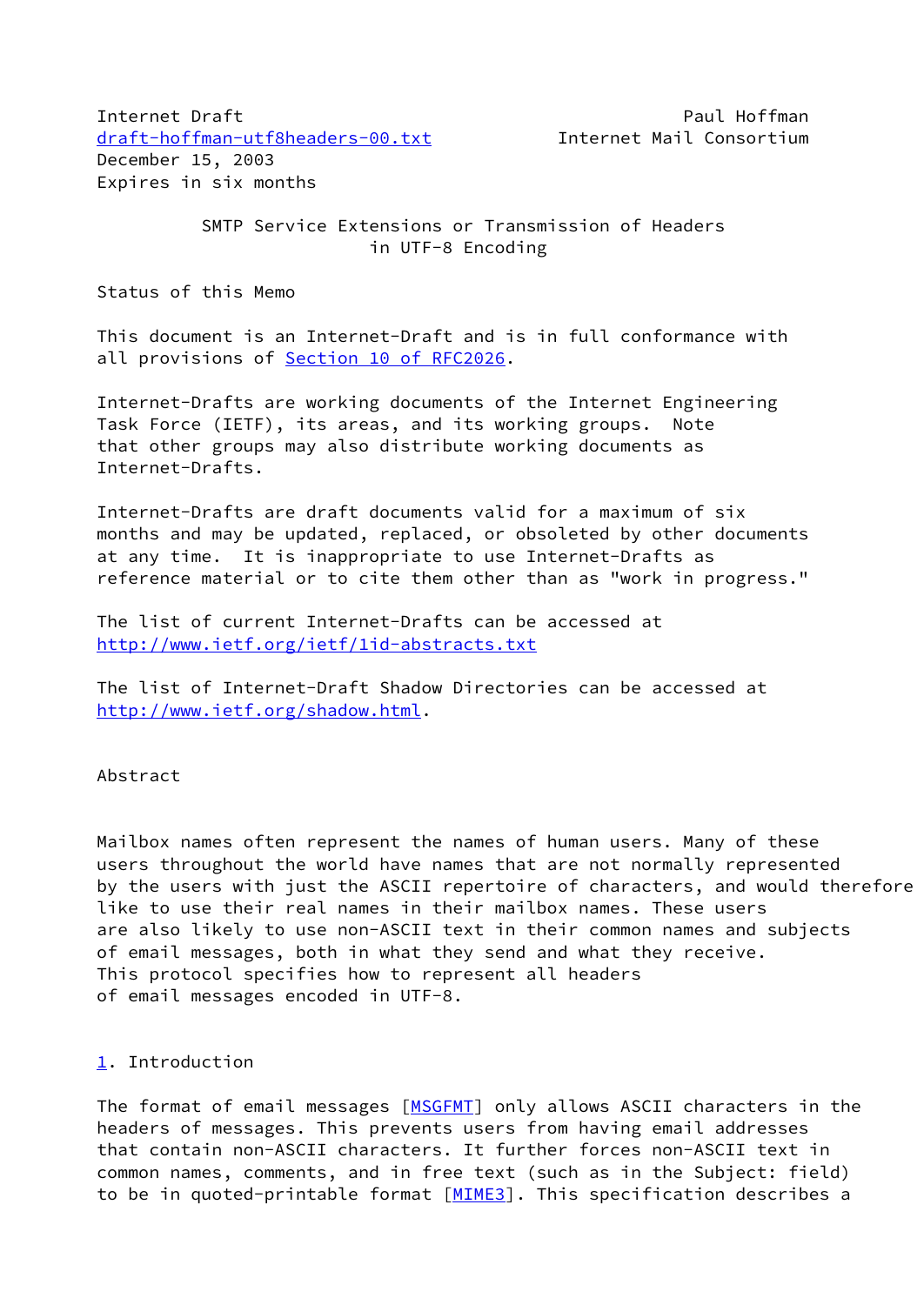change to the email message format, and to SMTP message transport, that allows non-ASCII characters throughout email headers. These changes affect SMTP clients, SMTP servers, and mail user agents (MUAs).

In this specification, the SMTP protocol [[SMTP\]](#page-7-2) is used to prevent the transmission of messages with UTF-8 [\[UTF8](#page-7-3)] headers to systems that cannot handle such messages. The new SMTP extension has the name "UTF-8-HEADERS".

Using this new SMTP extension prevents the introduction of such messages in message stores that might misrepresent or mangle such messages. It should be noted that using an ESMTP extension does not prevent transferring email messages with UTF-8 headers to other systems that use the email format for messages, such as in the POP and IMAP protocols. Those protocols will need to be changed in order to handle messages in message stores that have UTF-8 headers.

The dual motivations of this protocol are to allow UTF-8 everywhere in the headers and to not bounce any messages just because they originated with UTF-8 headers. Using this protocol, messages that originated with UTF-8 headers will only be bounced if an enabled SMTP client is speaking to an unenabled SMTP server and some of the UTF-8 headers cannot be downgraded to all-ASCII headers. This protocol describes how to downgrade all headers from UTF-8 to all-ASCII, but does not guarantee that such downgrading will always be successful.

Further, this protocol allows current users who have all-ASCII mailbox names to step up to UTF-8 headers easily. This means that users of this protocol should normally be able to communicate with other users of this protocol and with users who have not yet updated.

This protocol does not require the sender or recipient of mail to have mailbox names that do not include non-ASCII characters. For example, the protocol might still be used if just the subject header has non-ASCII characters, and the protocol must be used if other headers (particularly Received headers) contain non-ASCII characters.

# <span id="page-1-0"></span>[1.1](#page-1-0) Terminology

The key words "MUST", "SHALL", "REQUIRED", "SHOULD", "RECOMMENDED", and "MAY" in this document are to be interpreted as described in [RFC 2119](https://datatracker.ietf.org/doc/pdf/rfc2119) [\[KEYWORDS](#page-7-4)].

Unless otherwise noted, all terms used here are defined in [RFC 2821](https://datatracker.ietf.org/doc/pdf/rfc2821) and [RFC 2822](https://datatracker.ietf.org/doc/pdf/rfc2822).

In this document, an address is "all-ASCII" if every character in the address is in the ASCII character repertoire [[ASCII\]](#page-7-5); an address is "non-ASCII" if any character is not in the ASCII character repertoire. Similarly, a header body is "all-ASCII" if every character in the body of the header is in the ASCII character repertoire; a header body is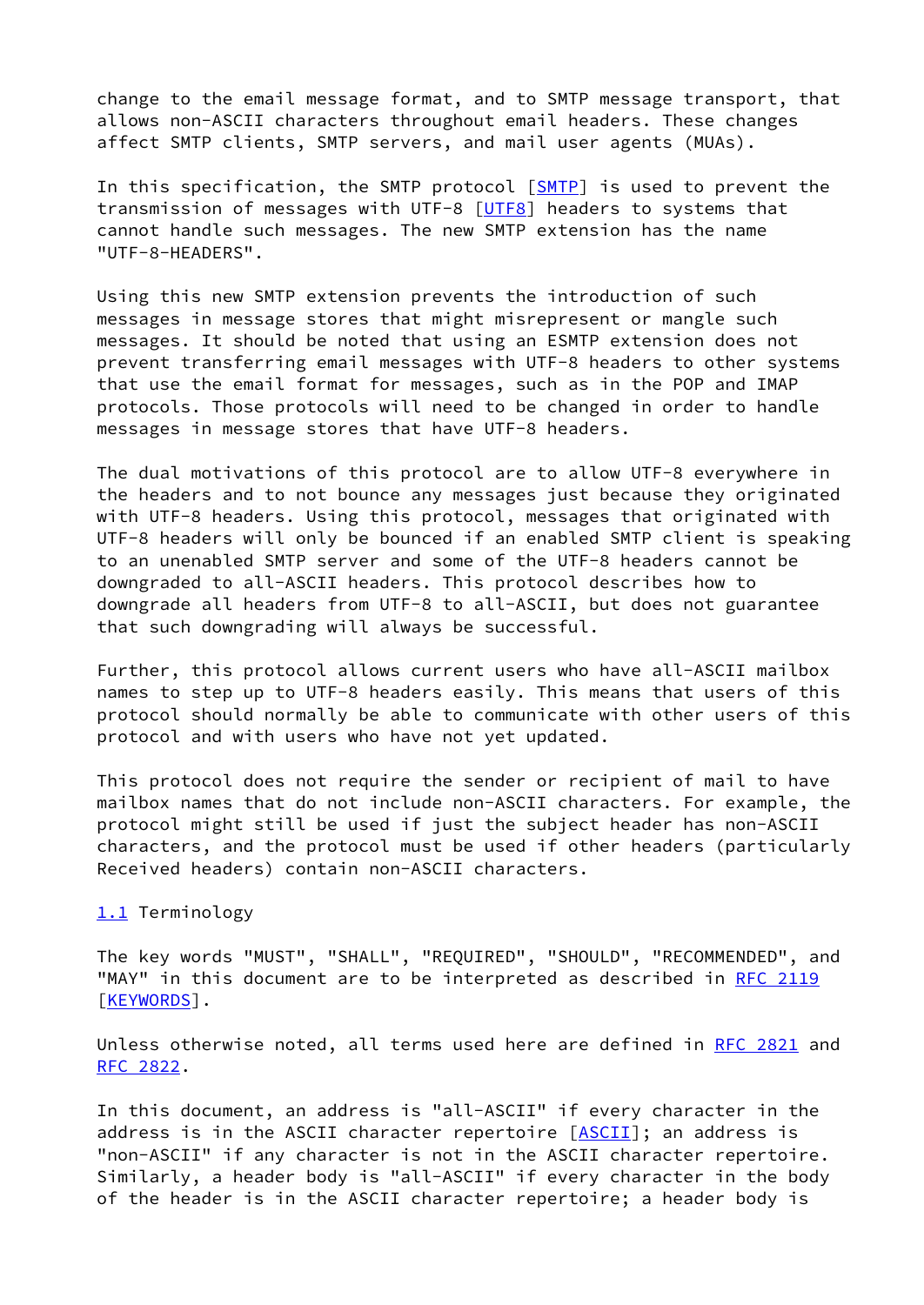"non-ASCII" if any character is not in the ASCII character repertoire.

This document is being discussed on the ietf-imaa mailing list. See [<http://www.imc.org/ietf-imaa/>](http://www.imc.org/ietf-imaa/) for information about subscribing and the list's archive.

<span id="page-2-0"></span>[2](#page-2-0). Changes to MUAs and to the user's mail environment

For this protocol to work well (that is, for it not to bounce mail excessively when an enabled system encounters a non-enabled system), any mail sender who has non-ASCII characters in the addr-spec of their mailbox name SHOULD have a second mailbox whose addr-spec contains only ASCII characters. This second mailbox is used when a recipient of a message is not using this protocol; this is the "fallback address" for the sender.

Having two mailboxes is not an absolute requirement because some mail systems will not allow a user to be able to get mail from two addresses (the non-ASCII and all-ASCII addresses). If a user does have two mailboxes, they SHOULD both be on the same mail server (that is, they should both have the same host name in the user's address).

Having two mailboxes can lead to confusion for users if the MUA does not handle them well. MUAs that follow this specification SHOULD have options that would make it seem like two mailboxes are one. For example, if a user says "read my mail", the MUA SHOULD read from both the mailbox with the non-ASCII name and the mailbox with the all-ASCII name. Note that this feature might not be necessary: a terminating SMTP server might have combined all incoming mail for both addresses into a single mailbox. However, MUAs SHOULD NOT assume that combining by the SMTP server will always be the case.

<span id="page-2-1"></span>[2.1](#page-2-1) Changes to MUA administrative interfaces

The administrative interface for MUAs that use this protocol MUST have method for a user to specify the name of their mailbox that contains non-ASCII characters, and MUST have a method for the user to specify the name of their mailbox that contains non-ASCII characters.

The MUA user interface SHOULD also allow users to specify the common name associated with the non-ASCII mailbox using non-ASCII characters; this common name MUST be encoded as UTF-8. The common name associated with the all-ASCII mailbox MUST only contain ASCII characters, although it can use a quoted-printable format to represent a different encoding; this encoding SHOULD be UTF-8.

MUAs are encouraged to cache address mappings that are specified in incoming mail. Given that mappings might change over time, these MUAs might over-write existing mappings with new ones, and might give the user a choice for the time-to-live for the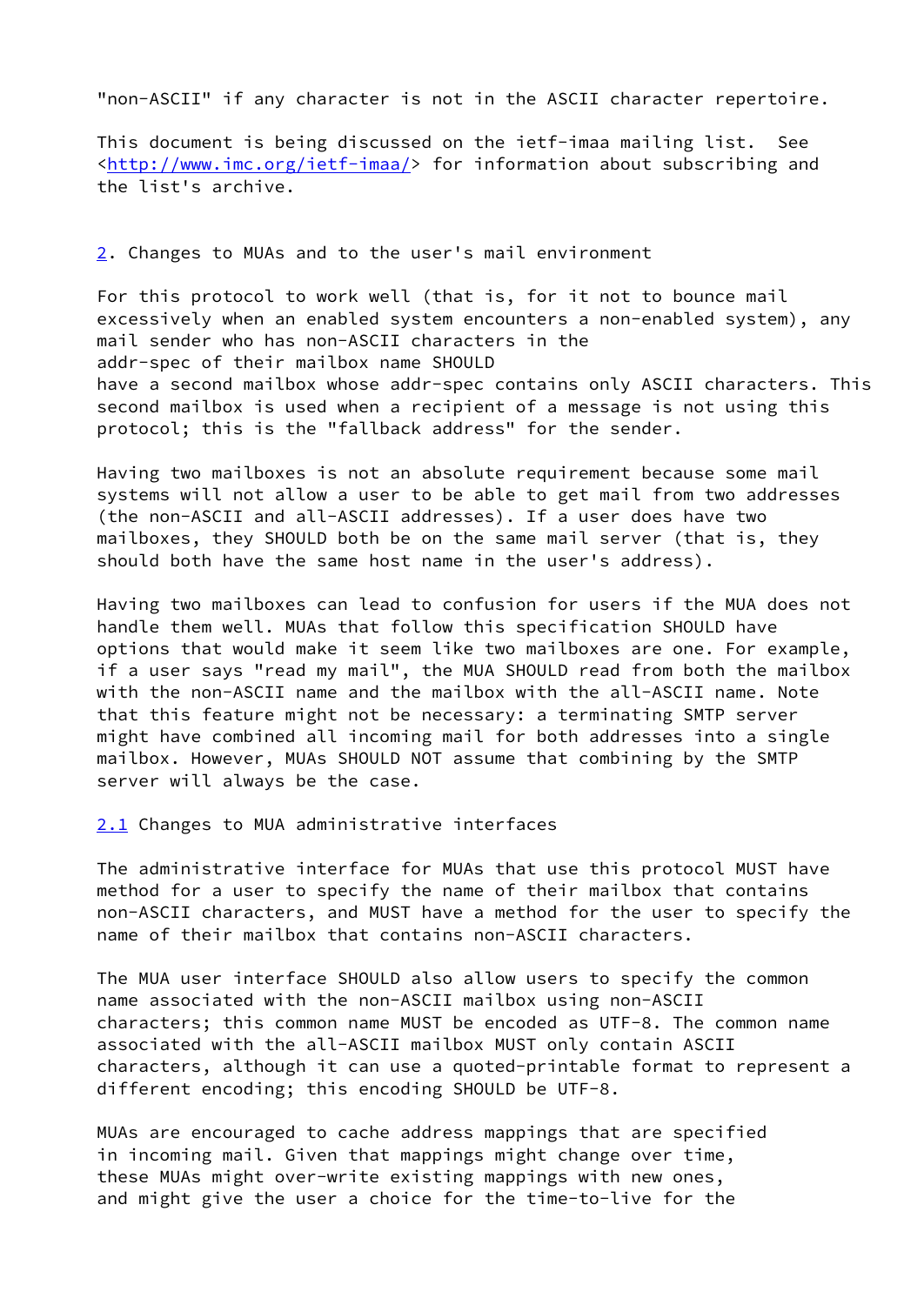cached mapping.

<span id="page-3-0"></span>[2.2](#page-3-0) Address-map headers

For every address in a message with a non-ASCII local-part, the mail initiator SHOULD create a mapping in a new header, called "Address-map:". A message SHOULD have one Address-map: header for every non-ASCII address for which the sender knows a map. The header is only for addresses that have a non-ASCII local-part in its addr-spec. It MUST NOT be used for addresses that have all-ASCII addr-specs, even if those addresses have UTF-8 domain names, and it MUST NOT be used if the local-part of the addr-spec is all-ASCII but the display-name or the comment is non-ASCII.

If the sender has an all-ASCII local-part associated with its non-ASCII mailbox, the sender's MUA MUST create an Address-map header for that association. If the sender knows (such as through caching incoming address maps or from an address book) the mapping for any recipient that has a non-ASCII mailbox name, the sending MUA SHOULD create an Address-map header for it.

Both addresses in the Address-map header are full addr-specs. The body of the Address-map header only contains addr-specs, never display-names or comments. The format of the Address-map header is:

Address-map: <address-with-non-ASCII-LHS>,<downgrade-address>

The encoding for address-with-non-ASCII-LHS MUST be UTF-8; the encoding for downgrade-address MUST be ASCII. If the domain name in an internationalized domain name  $[IDNA]$  $[IDNA]$ , then it MUST be encoded in UTF-8 in the address-with-non-ASCII-LHS and MUST be encoded using IDNA in the downgrade-address.

Examples:

Address-map: Jos<eacute>@example.com,jose@example.com

Address-map: bj<oumlaut>n@r<aumlaut>ksm<oumlaut>rg<aring>s.se, bjorn-ascii@rksmrgs-5wao1o.se

Note that when receiving mail, the Address-map headers may be all in ASCII. This would be due to an intervening SMTP server or other agent downgrading the map. All-ASCII Address-map headers MUST be accepted.

<span id="page-3-1"></span>[2.3](#page-3-1) Changes to MUA sending

Sending MUAs that follow this protocol MUST create all headers encoded in UTF-8. No other direct encodings are allowed. MUAs MAY continue to use quoted-printable text to specify some text in other encodings; however this is not recommended because it is likely that this will not interoperate well with MUAs that follow this specification.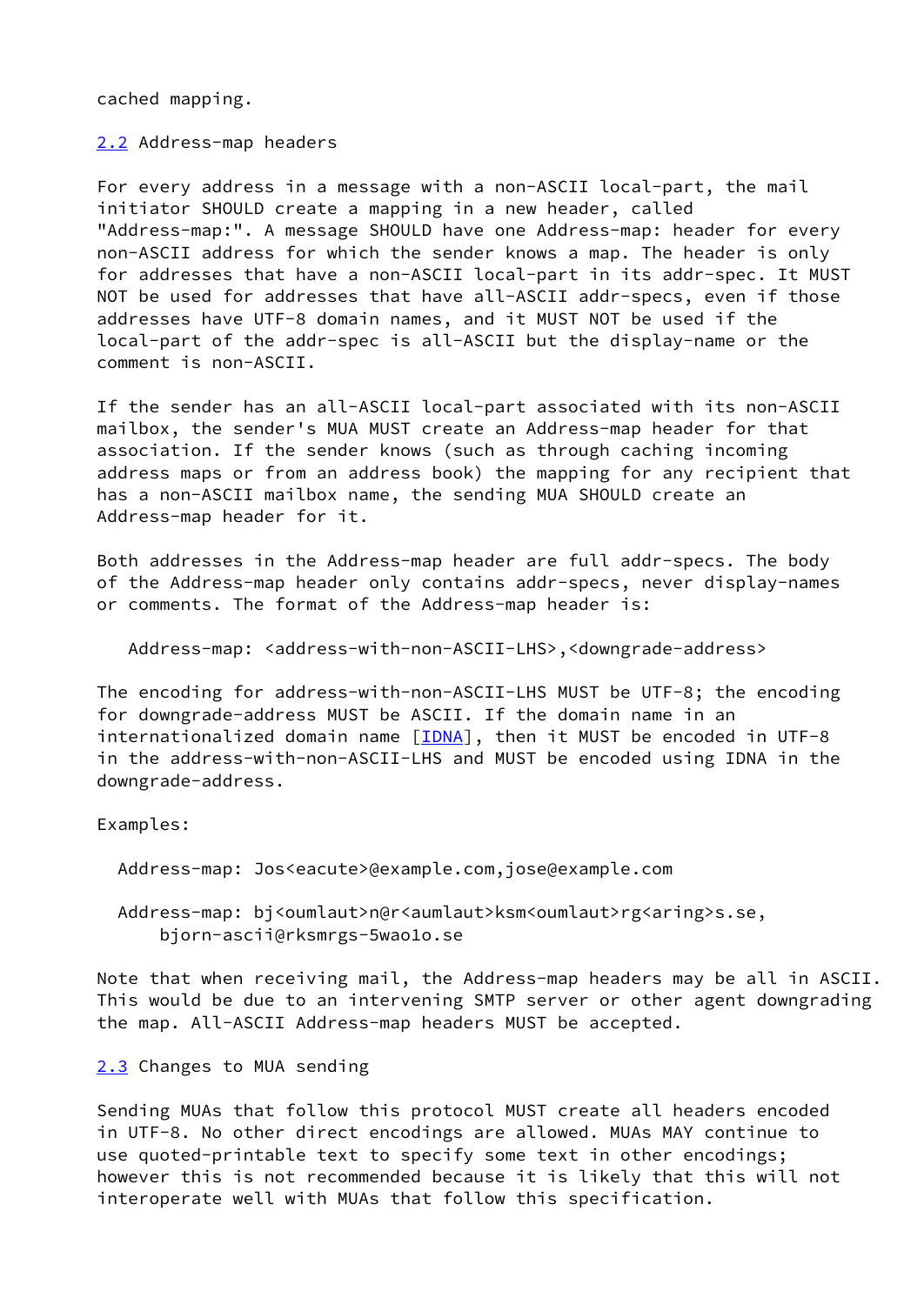#### <span id="page-4-0"></span>[3](#page-4-0). Changes to SMTP

This protocol defines a new SMTP extension, UTF-8-HEADERS. (The formal definition is in the IANA Considerations section.)

#### <span id="page-4-1"></span>[3.1](#page-4-1) UTF-8-HEADERS extension

If an SMTP server advertises the UTF-8-HEADERS extentension, an SMTP client that supports this protocol SHOULD send message headers as described in this document.

The terminal SMTP server is responsible for knowing whether or not the message store can handle UTF-8 headers. A terminal SMTP server MUST NOT advertise the UTF-8-HEADERS extension if the message store for which it is responsible cannot handle UTF-8 headers.

If an SMTP client does not see the UTF-8-HEADERS extension advertised by an SMTP server, the SMTP client MUST downgrade the non-ASCII contents of all header bodies before continuing to send the message. The SMTP client SHOULD send the message with the downgraded header bodies as a normal message. If any header body cannot be downgraded, the SMTP client MUST bounce the message with an error code of 558.

All UTF-8 headers bodies can be downgraded to being all-ASCII. However, any header body that contains a non-ASCII mailbox name might not be able to be downgraded if there is no Address-map header that gives a mapping for the downgrading.

#### <span id="page-4-2"></span>[3.2](#page-4-2) Downgrading header bodies

This section defines how to downgrade header bodies. Note that downgrading MUST only be done if necessary. That is, downgrading MUST never be done on fields or bodies that are all-ASCII.

### <span id="page-4-3"></span>[3.2.1](#page-4-3) Mailboxes

Mailboxes appear in many standard headers, such as To:, From:, Sender:, Reply-to:, Cc:, Bcc:, Received:, and some of the Resent-: headers. Downgrading mailboxes is done as follows:

- 1) If necessary, convert the domain using IDNA.
- 2) If necessary,convert the local-parts using values from an Address-map: header in the message
- 3) If necessary,convert any display-name or comment using quoted-printable with UTF-8 encoding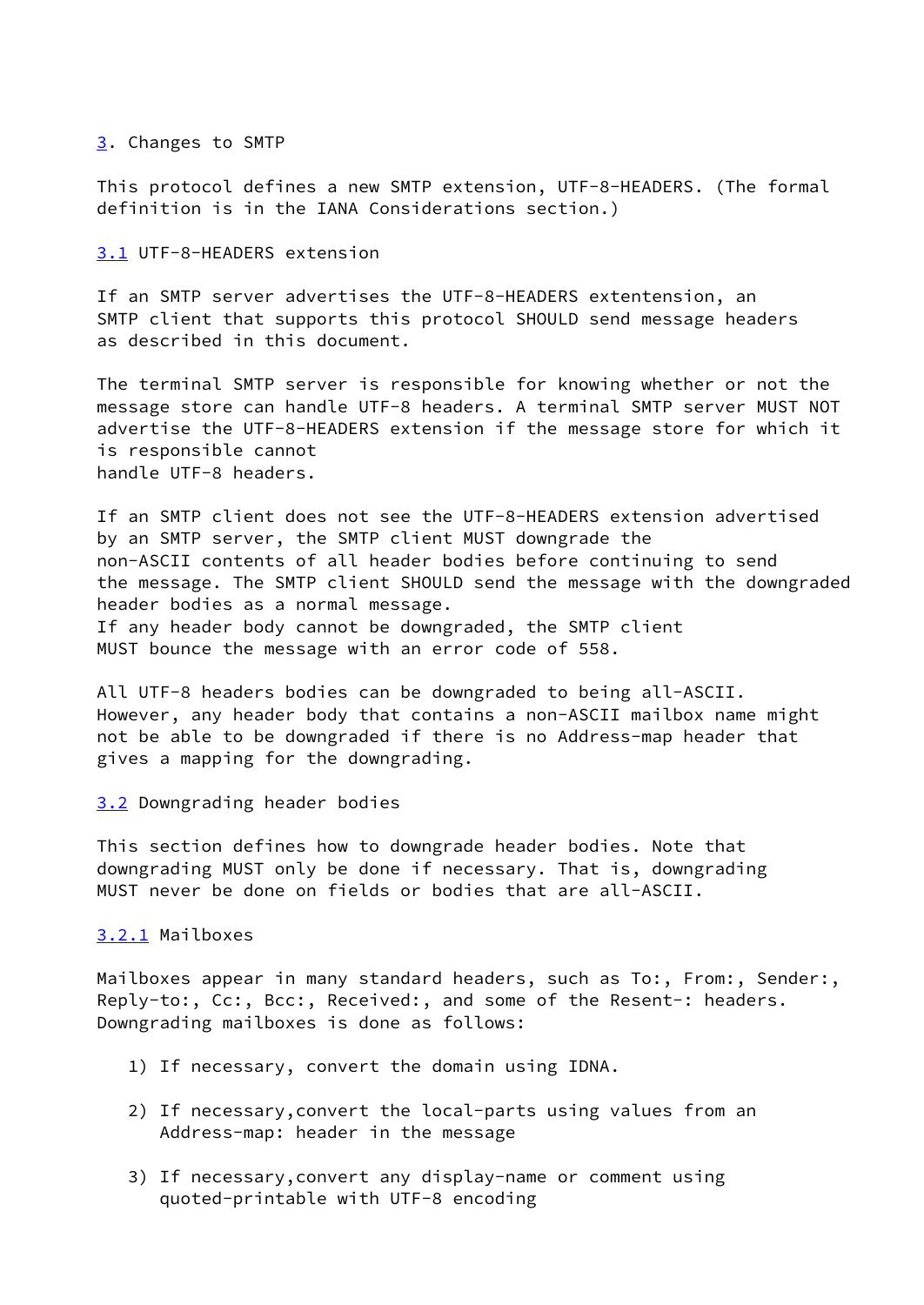#### <span id="page-5-0"></span>[3.3.2](#page-5-0) Message-ids

Downgrading message-ids is done as follows

1) If necessary,convert the id-left using Base64

2) If necessary,convert the id-right using Base64

<span id="page-5-1"></span>[3.3.3](#page-5-1) Informational headers

If necessary, downgrading the bodies of informational headers (Subject:, Comments:, and Keywords:) is done using quoted-printable with UTF-8 encoding.

<span id="page-5-2"></span>[3.3.4](#page-5-2) Address-map headers

If necessary, the Address-map: header is downgraded using Base64 for local-parts, and IDNA for domain names.

For example:

Address-map: Jos<eacute>@example.com,jose@example.com

would be downgraded to:

Address-map: Sm9zw6k=@example.com,jose@example.com

As another example:

Address-map: bj<oumlaut>n@r<aumlaut>ksm<oumlaut>rg<aring>s.se, bjorn-ascii@rksmrgs-5wao1o.se

would be downgraded to:

 Address-map: YmrDtnJu@rksmrgs-5wao1o.se, bjorn-ascii@rksmrgs-5wao1o.se

<span id="page-5-3"></span>[3.3](#page-5-3) Things not changed from [RFC 2822](https://datatracker.ietf.org/doc/pdf/rfc2822)

Note that this protocol does change the definition of header field names. That is, only the bodies of headers are allowed to have non-ASCII characters; the rules in [RFC 2822](https://datatracker.ietf.org/doc/pdf/rfc2822) for header names are not changed.

Similarly, this protocol does not change the date and time specification in [RFC 2822](https://datatracker.ietf.org/doc/pdf/rfc2822).

<span id="page-5-4"></span>[3.4](#page-5-4) Additional processing rules

In order to make mail retrieval easier, terminal SMTP servers SHOULD write messages addressed to either the UTF-8 address or the all-ASCII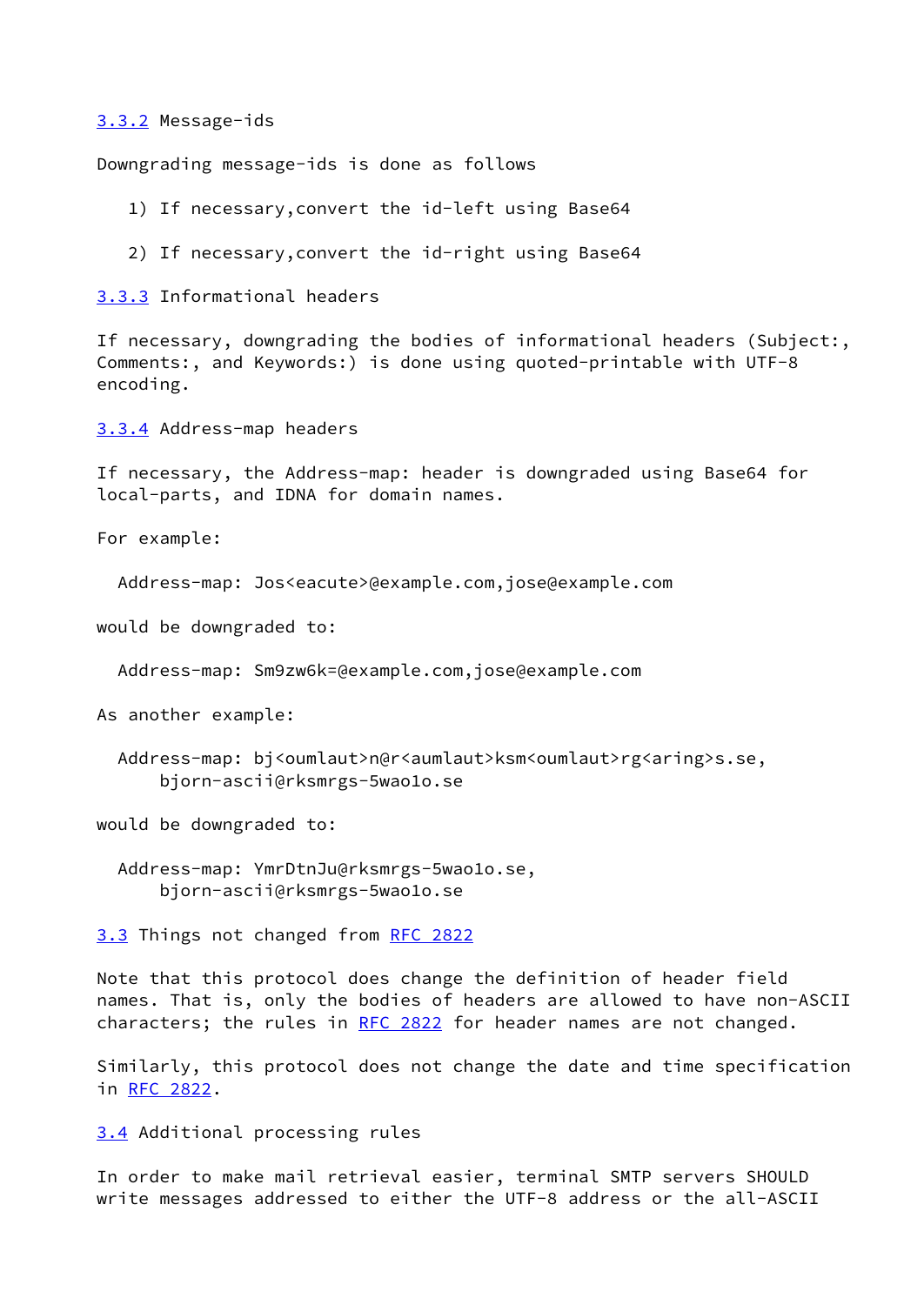address into the same mailbox. However, given that this is quite different than common practice today, the ramifications for doing this should be studied carefully before this is implemented.

Intermediate SMTP servers MAY change the values in the Address-map: header (such as to add one that is missing or to correct a mapping), but SHOULD only do so for domains local to the intermediate SMTP server.

Terminal SMTP servers MAY look into the headers of a message to determine whether they should upgrade a downgraded set of headers to UTF-8. This is easy to determine: if the Address-map: header contains only ASCII, it was downgraded earlier in the chain of SMTP server. Upgrading is particularly useful on bounce messages caused by bad mappings.

### <span id="page-6-0"></span>[4](#page-6-0). Security considerations

If a user has a non-ASCII mailbox address and a mapped all-ASCII mailbox address, a digital certificate that identifies that user SHOULD have both addresses in the identity. Having multiple email addresses as identities in a single certificate is already supported in PKIX and OpenPGP.

Internationalized local parts will cause mail addresses to become longer, and possibly make it harder to keep lines in a header under 78 characters. Lines that are longer than 78 characters (which is a SHOULD specification, not a MUST specification, in [RFC 2822](https://datatracker.ietf.org/doc/pdf/rfc2822)) could possibly cause mail user agents to fail in ways that affect security.

# <span id="page-6-1"></span>[5](#page-6-1). IANA considerations

IANA will assign the UTF-8-HEADERS extension for ESMTP.

The UTF-8 headers extension is defined as follows:

(1) The name of the SMTP service extension is "UTF-8 headers".

(2) The EHLO keyword value associated with the extension is UTF-8-HEADERS.

(3) No parameter is used with the UTF-8-HEADERS EHLO keyword.

(4) No additional parameters are added to either the MAIL FROM or RCPT TO commands.

(5) No additional SMTP verbs are defined by this extension.

(6) This document specifies how support for the extension affects the behavior of a server and client SMTP.